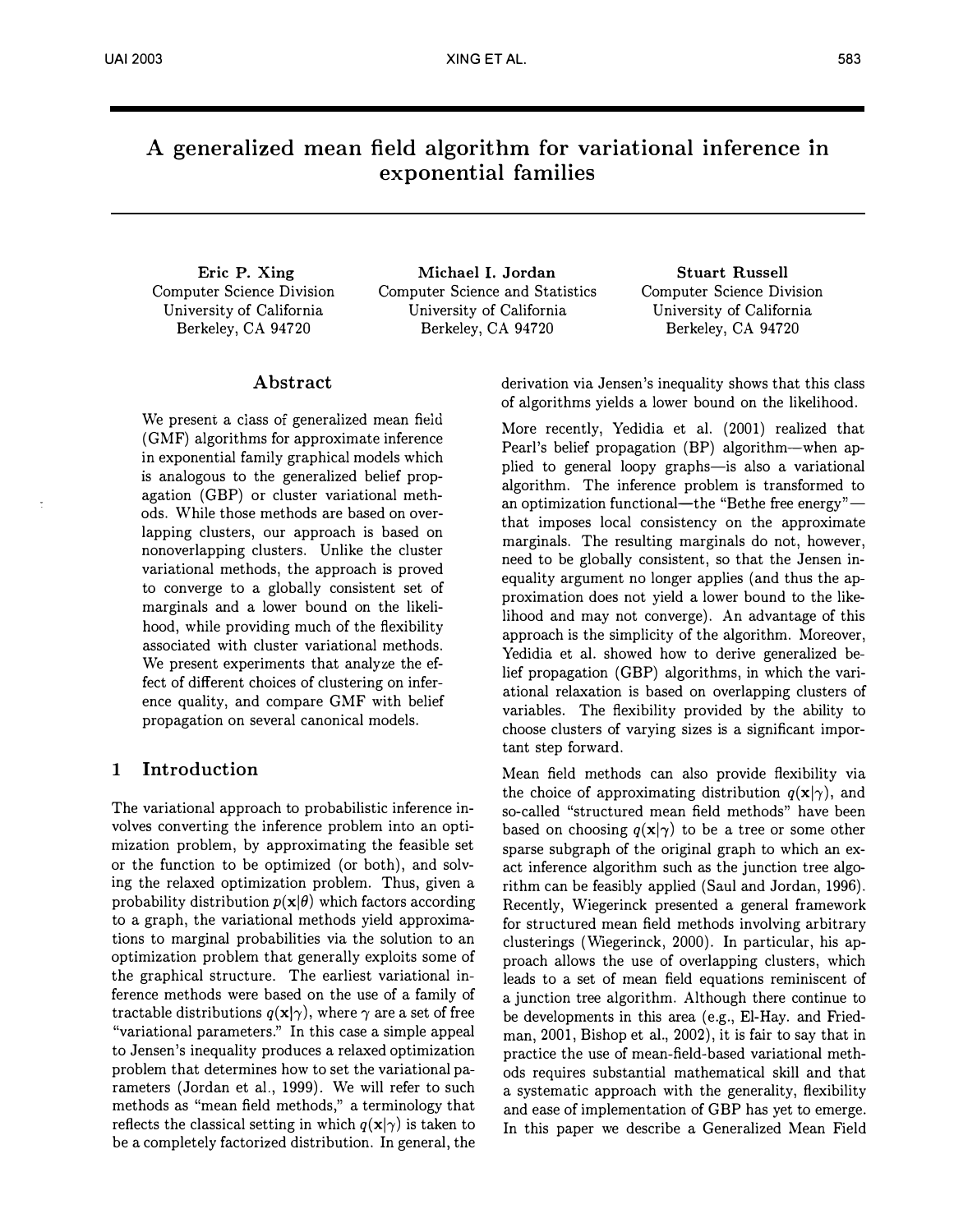method that aims to fill this gap. The approach yields a simple general methodology that applies to a wide range of models. To obtain the desired simplicity our approach makes use of nonoverlapping clusters, specializing Wiegerinck's general approach, and yielding a method that is somewhat reminiscent of block methods in MCMC such as Swendsen-Wang (Swendsen and Wang, 1987).

Note that the choice of clusters is generally done manually both within the GBP tradition and the meanfield tradition. Another reason for our interest in nonoverlapping clusters is that it suggests algorithms for automatically choosing clusters based on spectral graph partitioning ideas. Although not the focus of the current paper, we discuss some of the possibilities in Sec. 6.

Given an arbitrary decomposition of the original model into disjoint clusters, the algorithm that we present computes the posterior marginal for each cluster given its own evidence and the expected sufficient statistics, obtained from its neighboring clusters, of the variables in the cluster's Markov blanket. The algorithm operates in an iterative, message-passing style until a fixed point is reached. We show that under very general conditions on the nature of the inter-cluster dependencies, the cluster marginals retain exactly the intra-cluster dependencies of the original model, which means that the inference problem within each cluster can be solved independently of the other clusters (given the Markov blanket messages) by any inference method.

One way to understand the algorithm is to consider a situation in which all the Markov blanket variables of each cluster are observed. In that case, the joint posterior decomposes:

$$
p(\mathbf{x}_{C_1},\ldots,\mathbf{x}_{C_n}|\mathbf{x}_E)=\prod_i p(\mathbf{x}_{C_i}|MB(\mathbf{x}_{C_i})),
$$

where  $MB(\mathbf{x}_{c_i})$  denotes the Markov blanket of cluster  $C_i$ . GMF approximates this situation, using the expected Markov blanket (obtained from neighboring clusters) instead of an observed Markov blanket and iterating this process to obtain the best possible "selfconsistent" approximation.

In its use of expectations in messages between clusters, GMF resembles the expectation propagation (EP) algorithm (Minka, 2001), but in the basic algorithm EP's messages convey the influence of only a single variable. In providing a generic variational algorithm that can be applied to a broad range of models with convergence guarantees, GMF resembles VIBES (Bishop et a!., 2002), but VIBES is based on a decomposition into individual variables whereas GMF allows arbitrary disjoint sets. Thus GMF is a generic algorithm suitable for approximate inference in large, complex probability models.

# 2 Notation and background

We consider a graph (directed or undirected)  $G =$  $(V, L)$ , where V denotes the set of nodes (vertices) and L the set of edges (links) of the graph. Let  $X_n$  denote the random variable associated with node  $n$ , for  $n \in V$ , let  $X_C$  denote the subset of variables associated with a subset of nodes C, for  $C \subseteq V$ , and let  $X = X_V$  denote the collection of all variables associated let with the graph. We refer to a graph  $H = (V, L')$ , where  $L' \subset L$ , as a subgraph of  $G$ . We use  $\mathcal{C} = \{C_1, C_2, \ldots, C_I\}$  to denote a disjoint partition (or, a clustering) of all nodes in graph  $G$ , where  $C_i$  refers to the set of indices of nodes in cluster *i*; likewise,  $\mathcal{D} = \{D_1, D_2, \ldots, D_K\}$  denotes a set of *cliques* of  $G$ . For a given clustering, we define the *border clique set*  $B_i$  as the set of cliques that intersect with but are not contained in cluster  $i$ ; and the *neighbor cluster set*  $\mathcal{N}_i$  as the set of clusters that contain nodes connected to nodes in cluster  $i$ . For undirected graphs, the Markov blanket of a cluster i  $(M B_i)$  is the set of all nodes outside  $C_i$  that connect to some node in  $C_i$ , and, for directed graphs, the Markov blanket is the set of all nodes that are parents, children, or co-parents of some node in  $C_i$  (Fig. 1). Clusters that intersect with  $MB_i$  are called the Markov blanket clusters  $(MBC_i)$  of  $C_i$ .



Figure 1: The Markov blanket  $MB<sub>1</sub>$  (blue-shaded nodes) of cluster 1 in a directed graph. Shaded blobs constitute  $MBC<sub>1</sub>$ .

#### 2.1 Exponential representations

For undirected graphical models, the family of joint probability distributions associated with a given graph can be parameterized in terms of a set of potential functions associated with a set of cliques in the graph. For a set of cliques  $D$  associated with an undirected graph, let  $\phi = {\phi_{\alpha} | \alpha \in \mathcal{D}}$  denote the set of potential functions defined on the cliques, and  $\theta = {\theta_{\alpha} | \alpha \in \mathcal{D}}$ the set of parameters associated with these potential functions (for simplicity, we label  $\phi$  and  $\theta$  with the corresponding *clique index*, e.g.,  $\alpha$ , rather than with the clique  $D_{\alpha}$  itself). The family of joint distributions determined by  $\phi$  can be expressed as follows:

$$
p(\mathbf{x}|\boldsymbol{\theta}) = \exp\{\sum_{\alpha} \theta_{\alpha} \phi_{\alpha}(\mathbf{x}_{D_{\alpha}}) - A(\boldsymbol{\theta})\}
$$
 (1)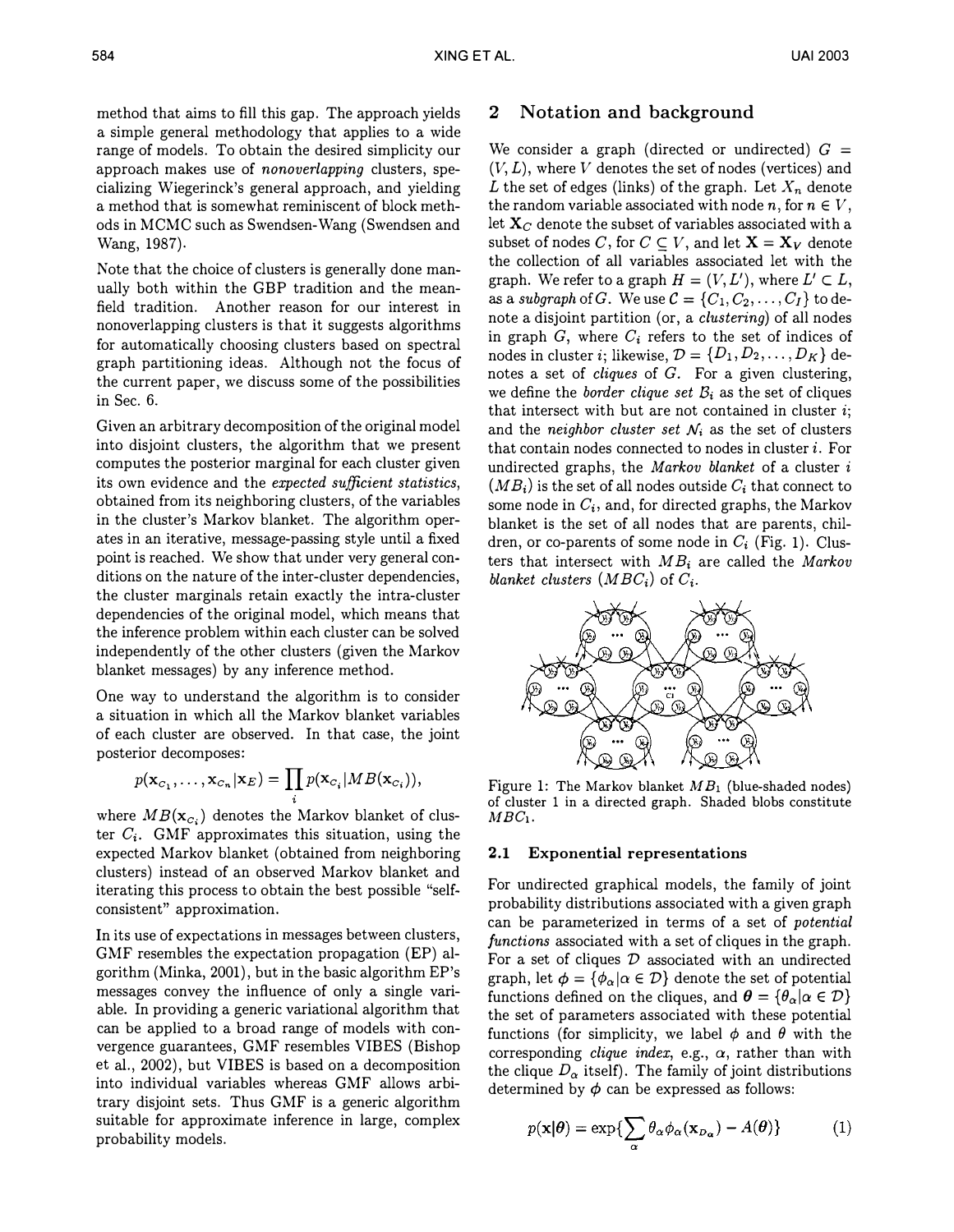where  $A(\theta)$  is the *log partition function*. We also define the energy,  $E(\mathbf{x}) = -\sum_{\alpha} \theta_{\alpha} \phi_{\alpha}(\mathbf{x}_{D_{\alpha}})$ , for state **x**.

For directed graphical models, in which the joint probability is defined as  $p(\mathbf{x}) = \prod_i p(x_i|\mathbf{x}_{\pi_i})$ , we transform the underlying directed graph into a moral graph, and set the potential functions equal to the negative logarithm of the local conditional probabilities  $p(x_i|\mathbf{x}_{\pi_i})$ . In the sequel, we will focus on models based on *con*ditional exponential families. That is, the conditional distributions  $p(x_i|\mathbf{x}_{\pi_i})$  can be expressed as:

$$
p(x_i|\mathbf{x}_{\pi_i}) = u(x_i) \exp{\lbrace \theta_i^T \phi_i(x_i, \mathbf{x}_{\pi_i}) - A(\theta_i) \rbrace}, \quad (2)
$$

where  $\phi_i(x_i, \mathbf{x}_{\pi_i})$  is a vector of potentials associated with variable set  $\{x_i, \mathbf{x}_{\pi_i}\}.$ 

#### 2.2 Cluster-factorizable potentials

Given a clustering  $\mathcal{C}$ , some cliques in  $\mathcal{D}$  may intersect with multiple clusters (Fig. 2). Cluster-factorizable potentials are potential functions which take the form  $\phi_{\beta}(\mathbf{x}_{D_{\beta}}) = F_{\beta}(\phi_{\beta_{i}}(\mathbf{x}_{D_{\beta} \cap C_{i}}), \ldots, \phi_{\beta_{i}}(\mathbf{x}_{D_{\beta} \cap C_{i}}))$ , where  $F(\cdot)$  is a (multiplicatively, or additively) factorizable function over its arguments; i.e., in the case of two clusters,  $F(a, b) = a \times b$  or  $a + b$ . Factorizable potentials are common in many model classes. For example, the classical Ising model is based on singleton and pairwise potentials of the following factorizable form:  $\phi(x_i) = \theta_i x_i, \phi(x_i, x_j) = \theta_{ij} x_i x_j;$ higher-order Ising models and general discrete models also admit factorizable potentials; conjugate exponential pairs, such as the Dirichlet-multinomial, linear-Gaussian, etc., are also factorizable; finally, for logistic functions and other generalized linear models (GLIMs) that are not directly factorizable, it is often possible to obtain a factorizable variational transformation in the exponential family that lower bounds the original function (Jaakkola and Jordan, 2000); otherwise (e.g., tabular potentials over a clustering of variables), we may overcome this problem by avoiding picking a clustering in which these potentials are on the cluster boundaries. We will see that cluster-factorizable potentials allow the decoupling of the computation of expected potentials.



Figure 2: A clique  $D_\beta$  intersecting with three clusters  $\{C_i, C_j, C_k\}$  in an undirected graph.

#### 3 Mean Field Approximation

Recall that the mean field approximation refers to a class of variational approximation methods that approximate the true distribution  $p(x|\theta)$  on a graph G with a simpler distribution,  $q(\mathbf{x}|\gamma)$ , for which it is feasible to do exact inference. We call the families of such distributions tractable families. A tractable family usually corresponds to a subgraph  $H$  of  $G$ .

#### 3.1 Naive mean field approximation

The naive mean field approximation makes use of a subgraph that is completely disconnected. Thus, the approximating distribution is fully factorized:

$$
q(\mathbf{x}) = \prod_{i \in V} q_i(x_i). \tag{3}
$$

For example, to use this family of distributions to approximate the joint probability of the Boltzmann machine:  $p(\mathbf{x}) = \frac{1}{Z} \exp \{ \sum_{i < j} \theta_{ij} x_i x_j + \sum_i \theta_{i0} x_i \}$ , one defines  $q_i(x_i) = \mu_i^{x_i} (1-\mu_i)^{1-x_i}$ , where the  $\mu_i$  are the variational parameters). Minimizing the Kullback-Leibler (KL) divergence between  $q$  and  $p$  one obtains the classical "mean field equations":

$$
\mu_i = \sigma \big( \sum_{j \in \mathcal{N}_i} \theta_{ij} \mu_j + \theta_{i0} \big), \tag{4}
$$

where  $\sigma(z) = 1/(1 + e^{-z})$  is the logistic function, and  $\mathcal{N}_i$  is the set of nodes neighboring *i*.

#### 3.2 Generalized mean field theory

Given a (disjoint) clustering  $C$ , we define a clusterfactorized distribution as  $q(\mathbf{x}) = \prod_{c_i \in c} q_i(\mathbf{x}_{c_i})$ , where  $q_i(\mathbf{x}_{c_i}) = \exp\{-E_i'(\mathbf{x}_{c_i})\}, \forall C_i \in \mathcal{C}$ , are free distributions to be optimized. As discussed in the appendix, this optimization problem can be cast as that of maximizing a lower bound of the likelihood with respect to all valid cluster marginals respecting a given clustering  $C$ . The solution to this problem leads to the generalized mean field theorem that we present in this section.

To make the exposition of the theorem and the resulting algorithm simple, we introduce some definitions.

Definition 1. (Mean field factor): For a factorizable potential  $\phi_{\beta}(\mathbf{x}_{D_{\beta}})$ , let  $I_{\beta}$  denote the set of indices of those clusters that have nonempty intersection with  $D_{\beta}$ . Thus,  $\phi_{\beta}(\mathbf{x}_{D_{\beta}})$  has as factors the potentials  $\phi_{\beta_i}(\mathbf{x}_{C_i \cap D_i}), \forall i \in I_\beta$ . Then, the mean field factor  $f_{i\beta}$ is defined as:

$$
f_{i\beta} \triangleq f_{i\beta}(\mathbf{x}_{C_i \cap D_\beta}) \triangleq \langle \phi_{\beta_i}(\mathbf{x}_{C_i \cap D_\beta}) \rangle_{q_i}, \text{ for } i \in I_\beta \quad (5)
$$

where  $\langle \cdot \rangle_{q_i}$  denotes the expectation with respect to  $q_i$ .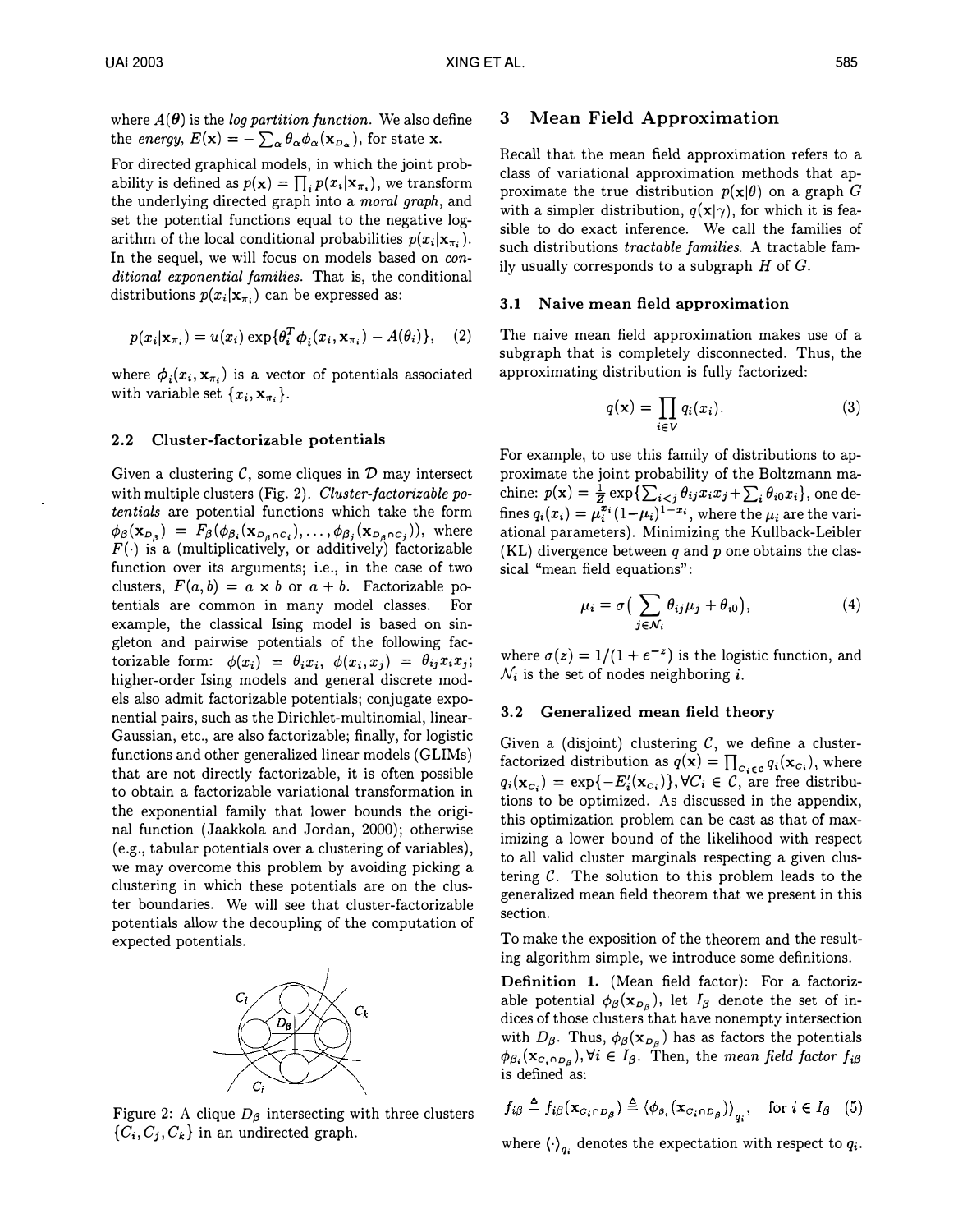Definition 2. (Generalized mean fields): For any cluster  $C_i$  in a given variable partition, the set of mean field factors associated with the nodes in its Markov blanket is referred as the generalized mean fields of cluster  $C_i$ :

$$
\mathcal{F}_j \triangleq \{ f_{i\beta} : D_{\beta} \in \mathcal{B}_j, i \in I_{\beta}, i \neq j \}. \tag{6}
$$

Now we are ready to state the following GMF theorem, the proof of which is provided in the Appendix.

Theorem 3. For a general undirected probability model  $p(\mathbf{x}_H, \mathbf{x}_E)$  where  $\mathbf{x}_H$  denotes hidden nodes and  $\mathbf{x}_E$  denotes evidence nodes, and a clustering  $C$  :  ${x_{H,C_i}, x_{E,C_i}}_{i=1}^I$  of both hidden and evidence nodes, if all the potential functions that cross cluster borders are cluster-factorizable, then the generalized mean field approximation to the joint posterior  $p(\mathbf{x}_H | \mathbf{x}_E)$  with respect to clustering  $C$  is a product of cluster marginals  $q^{GMF}(\mathbf{x}_H) = \prod_{C_i \in \mathcal{C}} q_i^{GMF}(\mathbf{x}_{H,C_i})$  satisfying the following generalized mean field equations:

$$
q_i^{GMF}(\mathbf{x}_{H,C_i}) = p(\mathbf{x}_{H,C_i}|\mathbf{x}_{E,C_i},\mathcal{F}_i), \quad \forall i. \tag{7}
$$

Remark 1. Note that each variational cluster marginal is isomorphic to the isolated model fragment corresponding to original cluster posterior given the intra-cluster evidence and the generalized mean fields from outside the cluster. Thus, each variational cluster marginal inherits all local dependency structures inside the cluster from the original model.

The mean field equations in Theorem 3 are analogous to naive mean field approximation. The generalized mean fields appearing in Eq. (7) play a role that is similar to the conventional mean field, now applying to the entire cluster rather than a single node, and conducting probabilistic influence from the remaining part of the model to the cluster. It is easy to verify that when the clusters reduce to singletons, Eq. (7) is equivalent to the classical mean field equation Eq. ( 4). From a conditional independence point of view, the generalized mean fields can be also understood as an expected Markov blanket of the corresponding cluster, rendering its interior nodes conditionally independent of the remainder of the model and hence localizing the inference within each cluster given its generalized mean fields.

Mean field approximation for directed models is also covered by Theorem 3. This is true because any directed network can be converted into an undirected network via moralization, and designation of the potentials as local conditional probabilities. The following corollary make this generalization explicit:

Corollary 4. For a directed probability model  $p(\mathbf{x}_H,\mathbf{x}_E) = \prod_i p(x_i|\mathbf{x}_{\pi_i})$  and a given disjoint variable partition, if all the local conditional models  $p(x_i | x_{\pi_i})$ 

across the cluster borders admit cluster-factorizable potentials, then the generalized mean field approximation to the original distribution has the following form:  $q^{GMF}(\mathbf{x}_H) = \prod_{c_i \in c} q_i^{GMF}(\mathbf{x}_{H,c_i}),$  and

$$
q_i^{GMF}(\mathbf{x}_{H,C_i}) = p(\mathbf{x}_{H,C_i}|\mathbf{x}_{E,C_i},\mathcal{F}_i), \quad \forall i, \quad (8)
$$

where  $\mathcal{F}_i$  refers to the generalized mean fields of the exterior parents, children and co-parents of the variables in cluster i.

These theorems make it straightforward to obtain generalized mean field equations. All that is needed is to decide on a subgraph and a variable clustering, to identify the Markov blanket of each cluster, and to plug in the mean fields of the Markov blanket variables according to Eqs. (7) or (8). We illustrate the application of the generalized mean field theorem to several typical cases-undirected models, directed models, and models that combine continuous and discrete random variables.

Example 1. {2-d nearest-neighbor Ising model): For a 2-d nearest neighbor Ising model, we can pick a subgraph whose connected components are square blocks of nodes in the original graph (Fig. 3). The cluster marginal of a square block  $G_k$  is simply  $q(\mathbf{x}_{G_k}) = \exp\{\sum_{(ij)\in L(G_k)} \theta_{ij} x_i x_j + \sum_{i\in V(G_k)} \theta_{i0} x_i + \sum_{i\in V(G_k)} \theta_{ij} x_i\}$  an Ising model of smaller  $\sum_{(i,j)\in L(G),i\in MB(G_k)} \theta_{ij}(x_j) \hat{x}_i$ , an Ising model of smaller<br>size, with singleton potentials for the peripheral podes size, with singleton potentials for the peripheral nodes adjusted by the mean fields of the adjacent nodes outside the block (which are the MB of  $x_{G_k}$ ).

Example 2. {factorial hidden Markov models): For the fHMM, whose underlying graph consists of multiple chains of discrete hidden Markov variables coupled by a sequence of output nodes, taken to be linear-Gaussian for concreteness, a possible subgraph that defines a tractable family is shown in Figure 5, in which we retain only the edges within each chain of the original graph. Given a clustering  $C$ , in which each cluster  $k$  contains a subset of HMM chains  $c_k$  (the dashed boxes in Fig. 5), the MB of each cluster consists of all nodes outside the cluster. Hence the cluster marginal of  $c_k$  is:  $q(\{\mathbf{x}^{(m_i)}\}_{i \in c_k}) \propto$  $\prod_{i \in c_k} p(\mathbf{x}^{(m_i)}) p(\mathbf{y} | {\mathbf{x}^{(m_i)}}_{i \in c_k}, \{f(\mathbf{x}^{(m_j)})\}_{j \in c_l, l \neq k}),$ where  $\mathbf{x}^{(m_i)}$  denotes variables of chain  $m_i$ ,  $p(\mathbf{x}^{(m_i)})$ 

is the usual HMM of a single chain, and  $p(y|\cdot)$  is linear-Gaussian. When each  $c_k$  contains only a single chain, we recover the structured variational inference equations in Ghahramani and Jordan (1997).

Example 3. {Variational Bayesian learning): Following the standard setup in Ghahramani and Beal (2000), we have a complete data likelihood  $P(x, y | \theta)$ , where **x** is hidden, and a *prior*  $p(\theta|\eta, \nu)$ , where  $\eta, \nu$ are hyperparameters. Partitioning all domain variables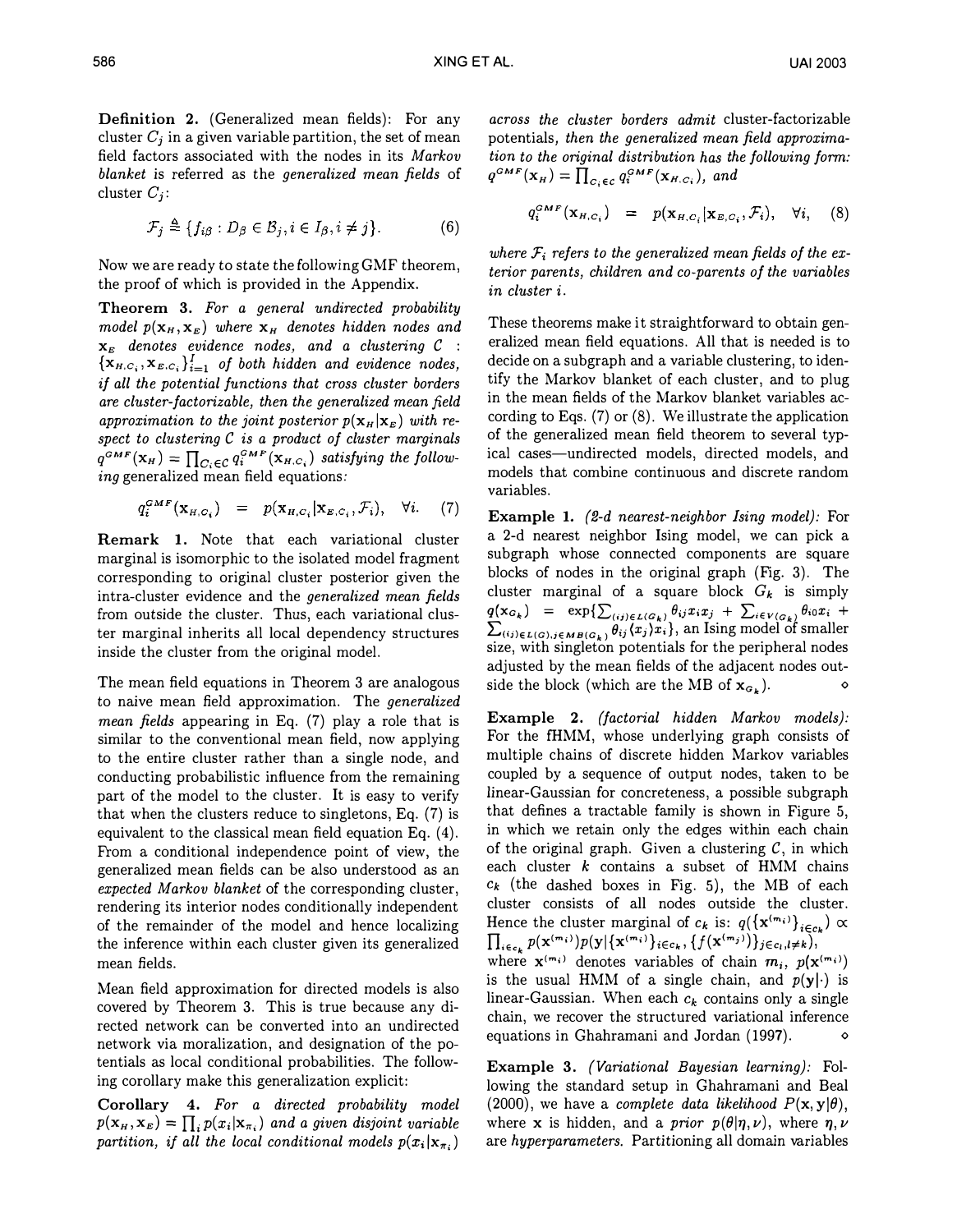into two clusters,  $\{x, y\}$  and  $\{\theta\}$ , if the potential function at the cluster border,  $\phi(\mathbf{x}, \theta)$  is factorizable (which is equivalent to the condition of conjugate exponentiality in Ghahramani and Beal), we obtain the following cluster marginals using Corollary 4:

$$
q(\theta) = p(\theta|\eta, \nu, f(\mathbf{x}), \mathbf{y}) \propto p(f(\mathbf{x}), \mathbf{y}|\theta)p(\theta|\eta, \nu)
$$
  
 
$$
q(\mathbf{x}) = p(\mathbf{x}|\mathbf{y}, f(\theta)).
$$

These coupled updates are identical to the variational Bayesian learning updates of Ghahramani and Beal. <sup>o</sup>

# 4 A generalized mean field algorithm

Eqs. (7) and (8) are a coupled set of nonlinear equations, which are solved numerically via asynchronous iteration until a fixed point is reached. This iteration constitutes a simple, message-passing style, Generalized Mean Field algorithm.

 $\text{GMF } \big(\text{ model: } p(\mathbf{x}_H, \mathbf{x}_E), \text{ partition: } \{\mathbf{x}_{H,C_i}, \mathbf{x}_{E,C_i}\}_{i=1}^I \big) \big|$ Initialization

- Randomly initialize the hidden nodes at the border of cluster  $i, \forall i$ .
- Initialize  $f_{i\theta}^0$  by evaluating the potentials using the current values of the associated nodes.
- Initialize  $\mathcal{F}_i^0$  with the current  $f_{i\beta}^0$ .

While not converged

- For  $i=1:I$ - Update  $q_i^{t+1}(\mathbf{x}_{H,C_i}) = p(\mathbf{x}_{H,C_i}|\mathbf{x}_{E,C_i}, \mathcal{F}_i^{t}).$
- Compute the mean field factors  $f_{i\theta}^{t+1}$  of all potential factors at the border of  $C_i$  via local inference using  $q_i^{t+1}$  as in Eq. (5).
- Send the  $f_{i\beta}^{t+1}$  messages to all Markov blanket clusters of *i* by updating the appropriate elements in their GMFs:  $\mathcal{F}_{j}^{t} \rightarrow \mathcal{F}_{j}^{t+1}$ ,  $\forall j \in MBC_{i}$ . End

**Return** 
$$
q(\mathbf{x}_H) = \prod_i q_i(\mathbf{x}_{H,C_i})
$$
, the GMF approximation

Remark 2. Note that the r.h.s. of Eqs. (7) and (8) do not depend on  $q_i$ , thus the update is a form of coordinate ascent in the factored model space (i.e., we fix all  $q_j(\mathbf{x}_{H,c_j}),j\neq i$  and maximize with respect to  $q_i(\mathbf{x}_{H,C_i})$  at each step). Indeed, we have the following convergence theorem.

Theorem 5. The GMF algorithm is guaranteed to converge to a local minimum, which is a lower bound for the likelihood of the model.

Theorem 5 is an important consequence of the use of a disjoint variable partition underlying the variational approximate distribution. It distinguishes GMF from other variational methods such as GBP (Yedidia et al., 2001), or the general case in Wiegerinck's framework (Wiegerinck, 2000), in which overlapping variable partitions are used, and which optimize an approximate free energy function with respect to marginals which must satisfy local constraints.

The complexity of each iteration of GMF is exponential in the tree-width of the local networks of each cluster of variables, since inference is reduced to local operations within each cluster.

Since GMF is guaranteed to converge to a local optimum, in practice it can be performed in a stochastic multiple-initialization setting similar to the usual practice in EM, to increase the chance of finding a better local optimum.

# 5 Experimental results

Although GMF supports several types of applications, such as finding bounds on the likelihood or log-partition function, computation of approximate marginal probabilities, and parameter estimation, in this paper we focus soieiy on the quality of approximate marginals. We have performed experiments on three canonical models: a nearest neighbor Ising model (IM), a sigmoid network (SN), and a factorial HMM (fHMM); and we have compared performance of GMF using different tractable families (specifically, using variable clusterings of different granularity) with regard to the accuracy on single-node marginals. To assess the error, we use an  $L_1$ -based measure

$$
\frac{1}{\sum_{i=1}^{N} M_i} \sum_{i=1}^{N} \sum_{k=1}^{M_i} |p(x_i = k) - q(x_i = k)|,
$$

where N is the total number of variables, and  $M_i$  is the number of (discrete) states of the variable  $x_i$ . The exact marginals are obtained via the junction tree algorithm. We also compare the performance with the belief propagation (BP) algorithm, especially in cases where BP is expensive, and examine whether GMF provides a reasonably efficient alternative.

We use randomly generated problems for IM and SN and real data for fHMM. For the first two cases, in any given trial we specify the distribution  $p(x|\theta)$  by a random choice of the model parameter  $\theta$  from a uniform distribution. For models with observable output (i.e., evidence), observations were sampled from the random model. Details of the sampling are specified in the tables presenting the results. For each problem, 50 trials were performed. The fHMM experiment was performed on models learned from a training data set.

| 38888888<br>፟ትቅቅቅቅቅቅ<br>%%%%%%<br>%%%%%<br>????????? | 23 23 23 23<br>23232323<br>23 23 33 33 | <u>ዮዮዮየ ዮዮዮየ</u> |
|------------------------------------------------------|----------------------------------------|------------------|
| 2222223                                              | 23 33 33 33                            |                  |

Figure 3: Ising model and GMF approximations.

**Ising models:** We used an  $8 \times 8$  grid with binary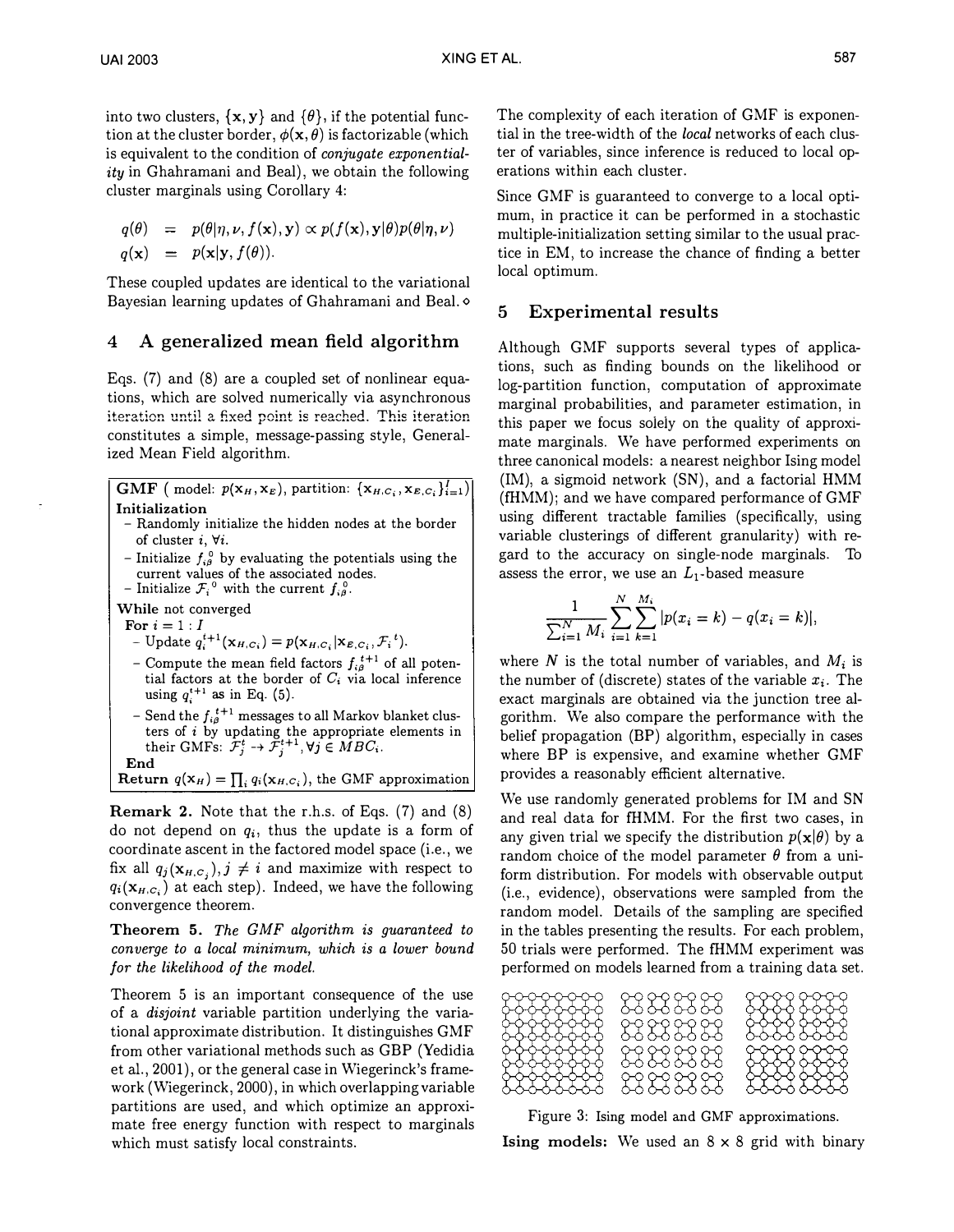nodes. Two different tractable models were used for the GMF approximation, one based on a clustering of  $2 \times 2$  blocks, the other  $4 \times 4$  blocks (Fig. 3). The results on strongly attractive and repulsive Ising models (which are known to be difficult for naive MF) are reported in Table 1. The rightmost column also shows the mean CPU time (in seconds).

Table 1:  $L_1$  errors on nearest neighbor Ising models. Upper panel: attractive IM  $(\theta_{i0} \in (-0.25, 0.25), \theta_{ij} \in (0, 2));$ <br>
Lower panel: repulsive IM  $(\theta_{i0} \in (-0.25, 0.25), \theta_{ij} \in (-2, 0)).$ 

| Algorithm        | Mean $\pm$ std    |       | Median   Range | time  |
|------------------|-------------------|-------|----------------|-------|
| $2 \times 2$ GMF | $0.366 \pm 0.054$ | 0.382 | [0.276, 0.463] | 2.0   |
| $4 \times 4$ GMF | $0.193 \pm 0.103$ | 0.226 | [0.004, 0.400] | 29.4  |
| BP               | $0.618 + 0.304$   | 0.663 | [0.054, 0.995] | 17.9  |
| GBP              | $0.003 \pm 0.002$ | 0.002 | [0.000, 0.005] | 166.3 |
| $2 \times 2$ GMF | $0.367 \pm 0.052$ | 0.383 | [0.279.0.449]  | 1.2   |
| $4 \times 4$ GMF | $0.185 \pm 0.102$ | 0.161 | [0.009.0.418]  | 22.1  |
| ВP               | $0.351 \pm 0.286$ | 0.258 | [0.009.0.954]  | 14.3  |
| GBP              | $0.003 + 0.003$   | 0.003 | [0.000, 0.014] | 117.5 |

As expected, GMF using a clustering with fewer nodes decoupled yields more accurate estimates than a clustering in which more nodes are decoupled, albeit with increased computational complexity. Overall, the performance of GMF is better than that of BP, especially for the attractive Ising model. For this particular problem, we also compared to the GBP algorithm, which also defines beliefs on larger subsets of nodes, with a more elaborate message-passing scheme. We found that for Ising models, GBP performs significantly betcantly longer time to convergence.



Figure 4: Sigmoid network and GMF approximations.

Sigmoid belief networks: The two sigmoid networks we studied are comprised of three hidden layers (18 nodes), with or without a fourth observed layer (10 nodes), respectively. We used a row clustering and a block clustering of nodes as depicted in Figure 4 for GMF. Table 2 summarizes the results.

Table 2:  $L_1$  errors on sigmoid networks  $(\theta_{ij} \in (0, 1))$ .<br>Upper: hidden lavers only: Lower: with observation laver.

| Algorithm | Mean $\pm$ std    | Median | Range          | time  |
|-----------|-------------------|--------|----------------|-------|
| block GMF | $0.013 \pm 0.004$ | 0.013  | [0.006, 0.032] | 6.8   |
| row GMF   | $0.172 \pm 0.036$ | 0.175  | [0.100, 0.244] | 0.5   |
| BP.       | $0.273 \pm 0.025$ | 0.271  | [0.227, 0.346] | 9.2   |
| block GMF | $0.018 \pm 0.009$ | 0.014  | [0.009, 0.038] | 8.4   |
| row GMF   | $0.061 \pm 0.021$ | 0.059  | [0.023, 0.145] | 0.7   |
| BP.       | $0.187 + 0.044$   | 0.189  | [0.096, 0.312] | 139.2 |

For the network without observations, the block GMF, which retains a significant number of edges from the original graph, is more accurate by an order of magnitude than the row GMF, which decouples the original network completely. Interestingly, when a bottom layer of observed nodes is included in the network, a

significant improvement of approximation accuracy is seen for the row GMF, but it still does not surpass the block GMF. The performance of BP is poor on both problems, and the time complexity scales up significantly for the network with the observation layer, because of the large fan-in associated with the nodes in the bottom layer.



Figure 5: An fHMM and a GMF approximation (illustrative graph; the actual model contains 6 chains and 40 steps).

Factorial HMM: We studied a 6-chain fHMM, with (6-dimensional) linear-Gaussian emissions, ternary hidden state and 40 time steps. The model was trained using the EM algorithm (with exact inference) on 40 Bach Chorales from the UCI Repository. Inference was performed with the trained model on another 18 test Chorales. GMF approximations were based on clusterings in which each cluster contains either singletons (i.e., naive mean field), one hidden Markov chain, two chains, or three chains, respectively. The statistics of the  $L_1$  errors are presented in Table 3.

Table 3:  $L_1$  errors on factorial HMM

| Algorithm   | Mean $\pm$ std    |       | Median Range   | time  |
|-------------|-------------------|-------|----------------|-------|
| naive MF    | $0.254 \pm 0.095$ | 0.269 | [0.083.0.397]  | 9.8   |
| 1-chain GMF | $0.237 + 0.107$   | 0.233 | [0.029, 0.392] | 14.3  |
| 2-chain GMF | $0.092 \pm 0.081$ | 0.064 | [0.019.0.314]  | 5.6   |
| 3-chain GMF | $0.118 + 0.092$   | 0.089 | [0.035, 0.357] | 15.6  |
| BP.         |                   |       |                | 106.2 |

Since the moral graph of a fHMM is a clique tree, BP is exact in this case, but the computational complexity grows exponentially with the number of chains and the cardinality of the variables, hence BP cannot scale to large models. Using GMF, we obtain reasonable accuracy, which in general increases with the granularity of the variable clustering. The 2-chain GMF appears to be a particularly good granularity of clustering in this case, leading to both better estimation and faster convergence.

In summary, GMF shows reasonable performance in all three of the canonical models we tested, and provides a flexible way to trade off accuracy for computation time. It is guaranteed to converge, and the computational complexity is determined by the treewidth of the subgraph. BP, on the other hand, may fail to converge. Furthermore, the complexity of computing the message is exponential in the size of the maximal clique in the moralized graph, which makes it very expensive in directed models with dense local dependencies.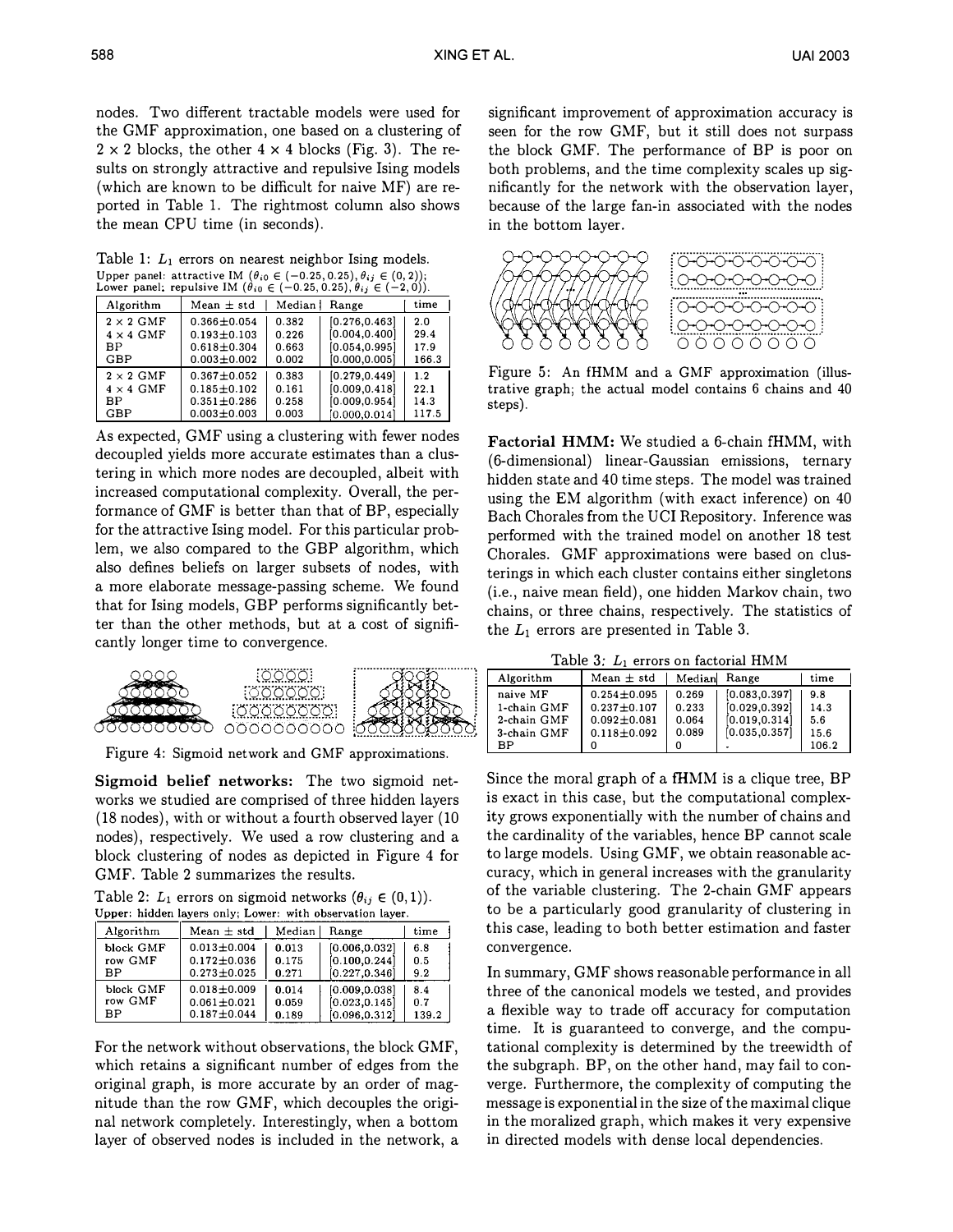# 6 Choice of clusters

One reason for our focus on disjoint partitions has been the simplicity and ease-of-implementation of the resulting algorithm. But it is also the case that the use of disjoint partitions opens up an interesting new set of research problems involving the choice of clusters. Intuition suggests that one possible definition of a good partitions is one in which many edges are cut, with relatively small parameter values across the cut. In this setting we would expect to have concentration of the expectations of the potentials—the "mean fields" would be well determined.

In Xing and Jordan (2003) we explore this idea by combining the GMF algorithm with combinatorial optimization methods for graph partition. We have found that, depending on the connectivity and coupling strength of the graphical model, various automatic graph partition schemes can yield effective clusterings. For example, for densely connected graph with weak coupling, a max-cut indeed leads to improved approximation of marginal probabilities when compared to naive mean field and other simple fixed partition schemes. On the other hand, for a graph with relatively sparse connectivity, and strong coupling, a min-cut of the graph leads to better estimation of marginals, possibly due to an improved ability to capture the dependency structure within each cluster, in a manner analogous to the cut-set conditioning methods used for exact inference. These promising results open up the possibility for a fully autonomous variational inference algorithm for complex models based on automatic node partition of a graphical model and GMF approximation as illustrated in the following flowchart in Figure 6. A prototype implementation of such an algorithm is available at: http://www.cs.berkeley.edu/~epxing/GMF.zip.



Figure 6: Flowchart of a autonomous variational inference algorithm.

# 7 Discussion

We have presented a generalized mean field approach to probabilistic inference in graphical models, in which a complex probability distribution is approximated via a distribution that factorizes over a disjoint partition of the graph. Locally optimal variational approximations are obtained via an algorithm that performs coordinate ascent in a lower bound of the log-likelihood, with guaranteed convergence. For a broad family of models in practical use, we showed that the GMF approximations of the cluster marginals are isomorphic to the original model in the sense that they inherit all of its intra-cluster dependencies. Moreover, these marginals are independent of the rest of the model given the expected potential factors (mean fields) of the Markov blanket of the cluster. The explicit and generic formulation of the "mean fields" in terms of the Markov blanket of variable clusters also leads to a simple, generic, message-passing algorithm for complex models.

Disjoint clusterings have also been used in sampling algorithms to improve mixing rates for large problems. For example, the Swendsen-Wang algorithm (Swendsen and Wang, 1987) samples Ising (or Potts) model at critical temperatures by grouping neighboring nodes with the same spin value, thereby forming random clusters (of coupled spins) that are effectively independent of each other, allowing an MCMC process to collectively sample the spin of each cluster independently and at random. This method often dramatically speeds up the mixing of the MCMC chain. Gilks et al. (1996) also noted that when variables are highly correlated in the stationary distribution, blocking highly correlated components into higherdimensional components may improve mixing. However, in the sampling framework, clustering are usually obtained dynamically, based on the coupling strength, rather than the topology of the network.

There are a number of possible extensions of the research reported here. First, it is of interest to develop automatic methods for choosing clusters in variational approximations. As we have already discussed, spectral graph partitioning can be adapted for this purpose in the case of GMF methods. It is also possible to make use of the framework of probabilistic relational models and motivate partitions of the random variables using modularities deriving from the model semantics (e.g., class membership). Preliminary results in applying this to a large-scale bioinformatics problem showed that it leads to significantly improvements in performance.

Another possible extension involves the use of higherorder expansions in the basic variational bounds. Leisink and Kappen (2000) have shown how to upgrade first-order variational bounds such as that shown in Eq. (10) to yield higher-order bounds. In particular, the following third-order lower bound can be obtained for the likelihood:

$$
p(\mathbf{x}_E) \ge \int d\mathbf{x} \exp\big\{-E'(\mathbf{x}_H)\big\}\Big[1-\Delta+\frac{1}{2}\exp(\xi)\Delta^2\Big],
$$

where  $\xi = \frac{1}{3} \langle \Delta^3 \rangle / \langle \Delta^2 \rangle$ ,  $\Delta = E(\mathbf{x}_H, \mathbf{x}_E) - E'(\mathbf{x}_H)$ , and  $\langle \cdot \rangle$  denotes expectation over the approximate distribution  $q(\mathbf{x}_H) = \exp\{-E'(\mathbf{x}_H)\}\$ . The optimizer of this lower bound cannot be found analytically. However, we can compute the gradient of the lower bound with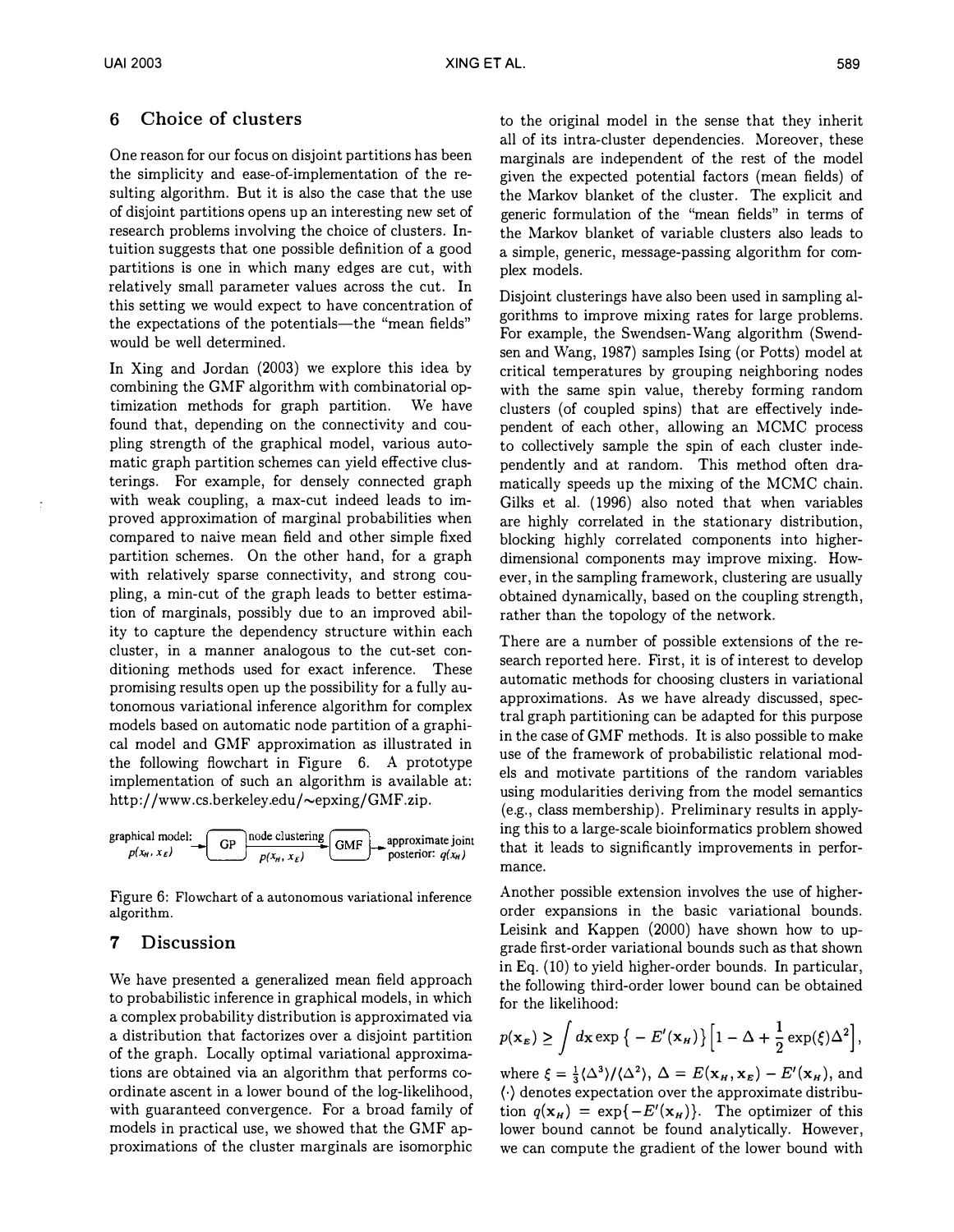respect to  $E_i'$  (assuming a cluster-factorized approximate distribution), which requires computation of up to third-order cumulants of the nodes in the bordering cliques in the subgraph. Leisink and Kappen (2000) reported an application of such a strategy to the 2- D lattice model and sigmoid belief network, approximated by a completely disconnected subgraph, and reported significantly improved bounds. In the GMF setting, which uses an approximating subgraph with more structure, the computation of the gradient is even simpler because fewer nodes are involved in the cumulant calculation.

# Acknowledgments

We thank Yair Weiss and colleagues for their generosity in sharing their code for exact inference and GBP on grids. This project was supported by ARO MURI DAA19-02-1-0383 and NSF grant IIS-9988642.

### References

- C. Bishop, D. Spiegelhalter, and J. Winn. VIBES: A variational inference engine for Bayesian networks. In NIPS, 2002.
- T. El-Hay. and N. Friedman. Incorporating expressive graphical models in variational approximations: Chaingraphs and hidden variables. In UAI, 2001.
- Z. Ghahramani and M. Beal. Propagation algorithms for variational Bayesian learning. In NIPS, 2000.
- Z. Ghahramani and M. I. Jordan. Factorial hidden markov models. Machine Learning, 29:245-273, 1997.
- W. R. Gilks, S. Richardson, and D. J. Spiegelhalter, editors. Markov Chain Monte Carlo in Practice. Chapman and Hall, 1996.
- T. S. Jaakkola and M. I. Jordan. Bayesian logistic regression: A variational approach. Statistics and Computing, <sup>10</sup>:25-<sup>37</sup>, 2000.
- M. I. Jordan, Z. Ghahramani, T. S. Jaakkola, and L. K. Saul. An introduction to variational methods for graphical models. In M. I. Jordan, editor, Learning in Graphical Models. MIT Press, Cambridge, 1999.
- M. A. R. Leisink and H. J. Kappen. A tighter bound for graphical models. In NIPS, 2000.
- T. Minka. Expectation propagation for approximate Bayesian inference. In UAI, 2001.
- L. K. Saul and M. I. Jordan. Exploiting tractable substructures in intractable networks. In NIPS, 1996.
- R. Swendsen and J-S Wang. Non-universal critical dynamics in Monte Carlo simulation. Physical Reviews Letters, 58:86-88, 1987.
- W. Wiegerinck. Variational approximations between mean field theory and the junction tree algorithm. In UAI, 2000.
- E. P. Xing and M. I. Jordan. Graph partition strategies for generalized mean field inference. In preparation, 2003.
- J. S. Yedidia, W. T. Freeman, and Y. Weiss. Understanding belief propagation and its generalizations. In Distinguished Lecture track, IJCAI, 2001.

# A Proof of the GMF theorem

To cast GMF approximation as an optimization problem, we begin with the follow lemma.

Lemma 6. For an arbitrary marginal distribution  $q(\mathbf{x}_H) = \exp\{-E'(\mathbf{x}_H)\}\$ , we have the following lower bound:

$$
p(\mathbf{x}_E) \ge \int d\mathbf{x}_H \exp\{-E'(\mathbf{x}_H)\}
$$
  
\n
$$
\left(1 - A(\mathbf{x}_E) - \left(E(\mathbf{x}_H, \mathbf{x}_E) - E'(\mathbf{x}_H)\right)\right), \quad (9)
$$

where  $\mathbf{x}_E$  denotes observed variables (evidence)<sup>1</sup>.

Proof. Using conjugate duality, we have:

$$
\exp(x) \ge \exp(\mu)(1 + x - \mu), \quad \forall x, \mu. \tag{10}
$$

For a joint distribution  $p(\mathbf{x}_H, \mathbf{x}_E)$  $=$  $\exp\{-E(\mathbf{x}_H,\mathbf{x}_E) - A(\mathbf{x}_E)\}\$  (where  $A(\mathbf{x}_E)$  is the original log-partition function plus the constant evidence potentials), we replace  $x$  in Eq. (10) with  $-(E(\mathbf{x}_H,\mathbf{x}_E) + A(\mathbf{x}_E))$  and lower bound the joint distribution  $p(\mathbf{x}_H, \mathbf{x}_E)$  as follows:

$$
p(\mathbf{x}_H, \mathbf{x}_E) \geq q(\mathbf{x}_H) (1 - A(\mathbf{x}_E) - (E(\mathbf{x}_H, \mathbf{x}_E) - E'(\mathbf{x}_H))),
$$

where  $E'(\mathbf{x}_H)$  defines a variational marginal distribution. Integrating over  $x_H$  on both sides, we obtain the first-order lower bound in Eq.  $(9)$ .

Given this lower bound, the optimal approximating (GMF) distribution is specified as the solution of the following constrained optimization problem:

$$
\{E_i^{GMF}(\mathbf{x}_{C_i})\}_{C_i \in \mathcal{C}} = \arg\max_{E_i^t \in \mathcal{E}(\mathbf{x}_{C_i})}
$$

$$
\int d\mathbf{x} \exp \left\{-\sum_{C_i \in \mathcal{C}} E_i'(\mathbf{x}_{C_i})\right\} \left(1 - \left(E(\mathbf{x}) - \sum_{C_i \in \mathcal{C}} E_i'(\mathbf{x}_{C_i})\right)\right) (11)
$$

where  $\mathcal{E}(\mathbf{x}_{c_i})$  denotes the set of all valid energy functions of variable set  $x_{c_i}$ . (Because evidence variables are fixed constants in inference, for simplicity, we omit explicit mention of the evidence  $x<sub>E</sub>$ , and the subscript  $H$  in the energy term  $E(\cdot)$  above and in other relevant terms in the following derivation. In should be clear that, in situations where such subscripts are omitted, x and related symbols denote only the hidden variables.) The solution to this problem leads to Theorem 3, which we restate here (with evidence symbol and hidden variable subscripts omitted).

Theorem (GMF): For a general undirected probability model  $p(x)$  and a clustering  $C : {x_{c_i}}_{i=1}^1$ , if all the potential functions that cross cluster borders are cluster-factorizable, then the generalized mean

<sup>&</sup>lt;sup>1</sup>Note that (9) is very similar to the Jensen bound on log likelihood:  $\ln p(\mathbf{x}_E) \ge \int d\mathbf{x}_H q(\mathbf{x}_H) \ln \frac{q(\mathbf{x}_H)}{p(\mathbf{x}_H, \mathbf{x}_E)}$ , and has the same maximizer, but it is more general in that it can be further upgraded to higher order bounds as discussed in the discussion session.